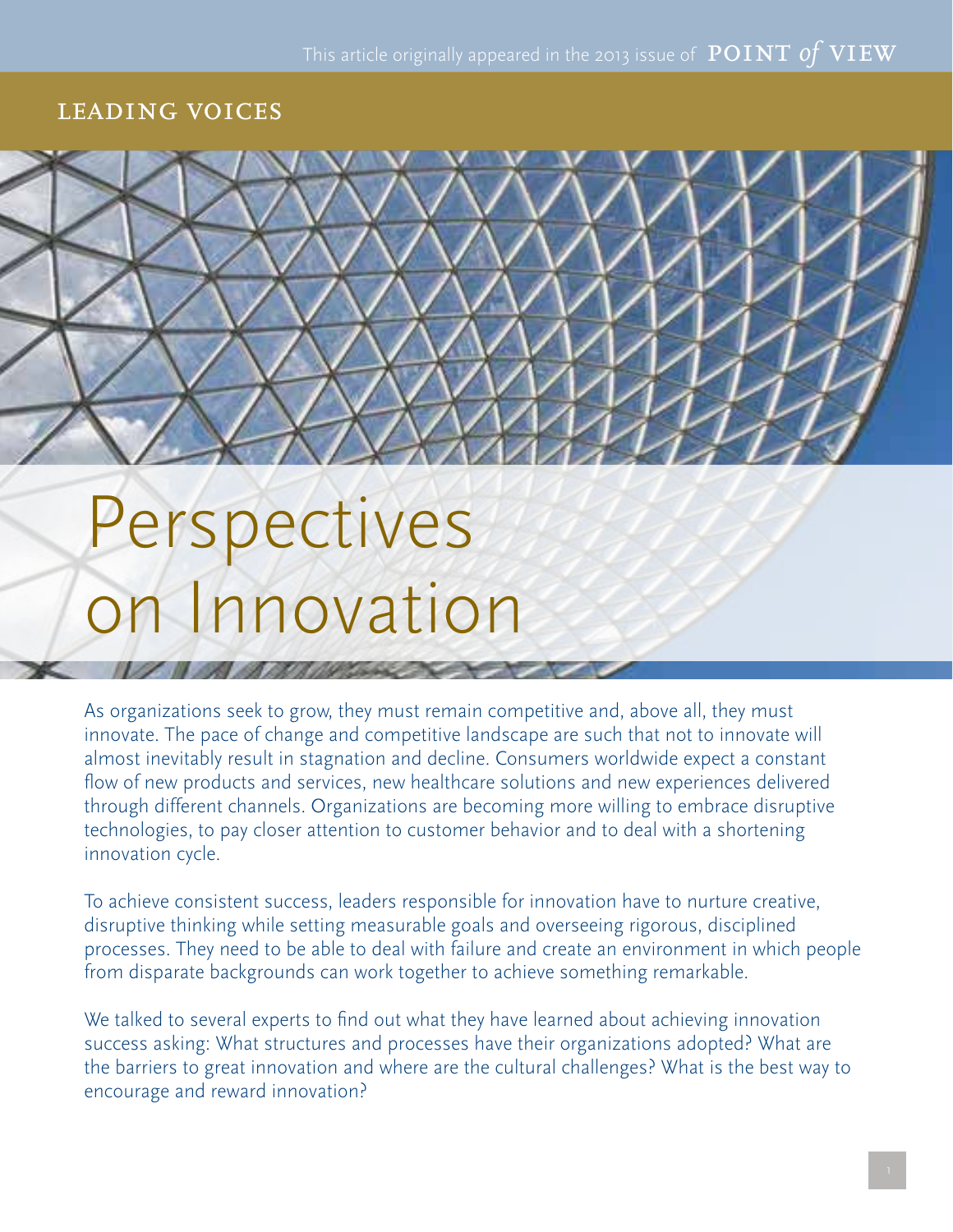# Clear view of the need

#### Stewart Black Former COO of Pizza Express and Dawn Farm Brands, and VP R&D, Yum! Brands

Leading companies make innovation a standard, but winning, part of their business approach. In always acting like innovation leaders, they are able to simply exhaust their competition. These competitors spend and waste valuable time and resources first trying to understand the specifics of any given



innovation, then working out what it means for them and how they might take action. In the meantime, the innovation leader has already enjoyed the benefits and is working up the next initiative. It's exhausting to chase and hugely positive for an organization's culture to lead.

Innovation should provide a steady stream of proven news and events, including but not

limited to new products. It requires a process and approach that can be used across all parts of the business.

### Embedded approach

There is no one formula for success, but it is best practice for innovation to be integrated into the overall business, not independent from it; embedding innovation throughout the organization gives

an edge over the competition. It needs to be part of the planning and value chain process, with roles and responsibilities clearly defined right across the business, in marketing, sales and operations.

Each organization has to define and measure success in an appropriate way. The danger is that innovation is seen as useless and costly, so without clear measures, innovation may become a casualty when times get tough. It needs to be viewed as part of your total business gain. It is also difficult to reward people if the business measures aren't there. Innovation needs to be as important within the organization as financial planning or sales. It also needs transparent, and openly shared, budgets.

Setting out a clear brand positioning is essential before the innovation process can begin; innovation must never contradict this positioning.

Setting out a clear brand positioning is essential before the innovation process can begin; innovation must never contradict this positioning. Those in charge of innovation must deal with three colliding commercial bubbles: the consumer (can we sell it?), the business need (can we make money from it?), and operations (can we do it consistently, every day and across cultures?).

#### Robust process

It is ironic that great innovation and creative thinking depend on robust process: a single process, embedded into a stage-gate approach, consistently applied with common language, methods and measures. Simply put, specific and clearly distinct stages that work to define the business need, explore

ideas, develop those ideas and then test, validate and review. Each stage must be strong enough to support the one before and the one after. Typically, many failures occur when people start innovating halfway through the process.

To innovate successfully, you must really know the customer deeply. Usually, people running companies are not customers of the business themselves, so

you have to go and be the customer and immerse yourself in their world. The stage most companies miss is defining the need, and you can only define the need when you really understand the customer. Alongside that you must always look at the competitive threat, business opportunities, trends and industry changes.

The second part of the process is the "explore" stage, with a team of people working up different ideas which fit with the defined need. It doesn't matter if you can't see how to execute them or what they look like; at this point it's about getting the ideas out. It may be wild and free, but there is plenty of technique in explore. Companies tend not to like newness, they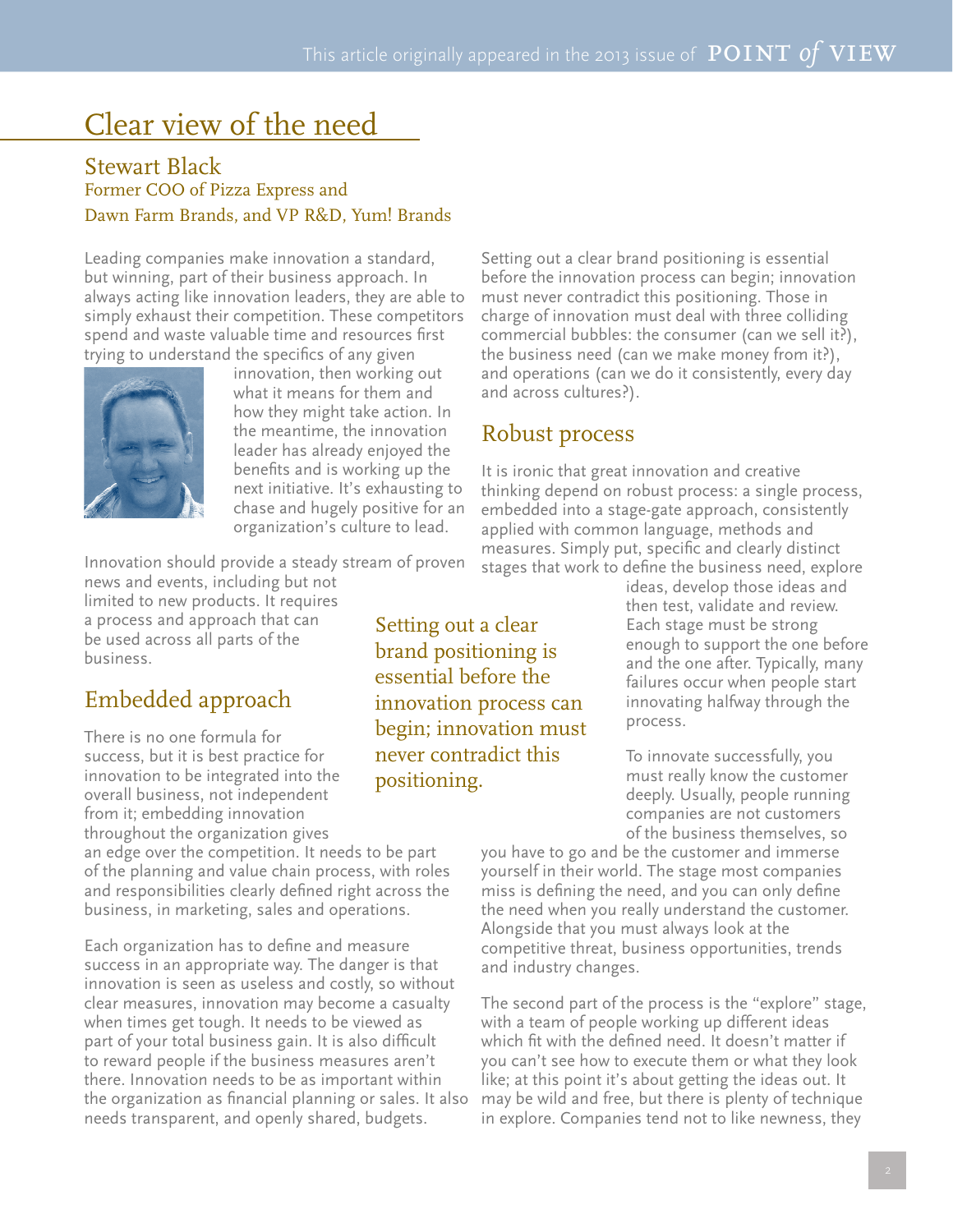like familiarity, so it's best to get people away from that part of the process if they can't filter for newness only — if you're not an "explore" kind of person, it's a miserable place to be!

Then comes the development part — followed by testing and validation. You need to keep asking, "Does it still fit with the need and the idea that supported the need?" If you dilute that point you will end up with something you don't want.

Companies can be at risk of not launching the product or idea they tested. They can be shy about pausing, redoing or stopping something at this point instead, they sometimes rush ahead and launch what they think they should have done in the testing.

The last part of the process is review. You want to squeeze out every bit of learning you can. Companies are always moving on due to business pressures, but great ones stand back and ask what they've learned, good and bad, removing the bad from the innovation cycle next time around.

#### Communication

Communication is critical throughout and it helps to have common language. At Yum! we taught every project team to be able to provide a clear one-line business answer to the question, "What are you working on?" Organizations go through states of flux and innovation needs to adapt accordingly. You need to be able to talk about functional deliverables but always as part of the overall business plan.

I've always looked to adopt the RACI model (responsibility, accountability, consultation and information) in helping manage innovation and ensure effective communication across teams and businesses. I learned the hard way that it is important to know who you have to keep informed and never to surprise the boss or the organization! Innovation in isolation has limited success. Innovation as a fully integrated approach in any business maximizes wins and successes.

# **Having rebels at every level**

**John MacFarlane** Chief Executive Officer, Sonos

I would look at innovation as an outcome of a whole variety of actions that involve teams at every level. It is the result of your culture, your approach and what you reward. I don't think you can go to somebody and say "be innovative." The enemy of creative thinking is groupthink inertia, so you have to get innovation into the DNA of the culture, into the teams you're hiring and how you approach problems.

You need to have change agents and to give them some room, but it is a delicate balance because teamwork is important. You do need a mix of rebels in your teams at every level, including the board.

#### Candid culture

Transparency is key. Without transparency it's harder to innovate. I also think it helps to have a deeply candid culture in which people are willing to say when you are failing at something or missing your goals, and they talk about it in such a way that you are not being attacked. If you don't have that, you are in trouble. You might still produce an innovative item or two, but it will by exception.

I don't think there is any one thing that will improve your approach to innovation, but one necessary item is that you do need to keep hiring people who don't always fit the mold. The trick is you have to be constructive and sometimes these people won't be. You have to get behind their leadership and really support them, but be able to identify when the change is healthy and when it is not.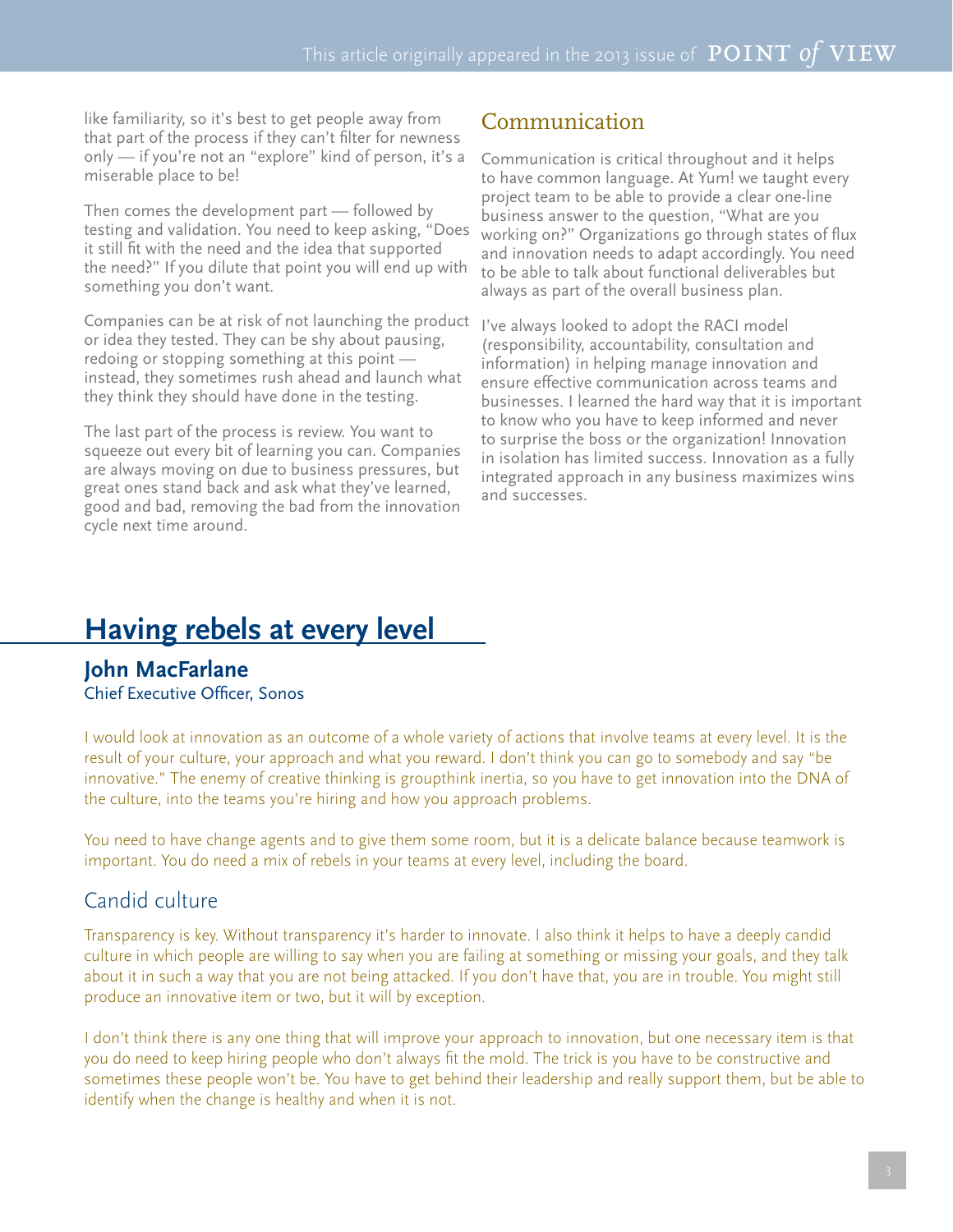At the board level, it's really easy to just get sucked into the current numbers, the audit committee results, the next quarterly results. So it's important that you have people who can pull your focus up to the right level and look at the field. If we are creative at the board level, at the brand and product design levels, even in our approach to IT and facilities, we will have innovation.

#### Good times, bad times

The challenge is, what do you do when you are not innovative? For example, you might have a long string of good growth and everybody is sprinting flat out; then it's really hard to make room for innovation. You may have hard times and it's really hard to get the pressure off of everybody so that they are still thinking and being creative. Those are actually the times when you have to be the most creative, and when you have to be the most mindful about what pressure you are putting on the team.

If you don't innovate, you die either a fast or a slow death, depending on where you are not innovating. The music distribution industry went through a period of terrible lack of innovation and the whole market significantly contracted in a pretty short amount of time. Today, the music business is undergoing huge disruption, so are consumer electronics and retail. This is not an environment in which you can exist for very long if you are not being innovative — in how you make your products, how you market and sell them, how you support them. So for us, not innovating would be fatal.

#### Rewarding innovation

When it comes to rewarding people, the most important thing when someone has an innovative idea is to champion it — that means really giving the person or people full credit for it and helping them enact the idea. You can of course reward a patent or something like that, but I think the most important thing is to publicly acknowledge the ideas (and people) that are really innovative and impactful. Who led the charge? There is always someone who led the charge, or a set of people, and giving them credit is free and usually far more meaningful than anything else.

I am not a huge believer in allocating people's time to innovation specifically, say, 10 percent of their time to "innovation" but rather ensure they have time to think, or setting budget room for innovation in relation to overall expenditure. My focus is far more on the culture and the team mix than specific goals of time spent on "innovation."

Being creative creates and requires conflict: Someone is going to have a different idea from the group. Making a safe creative conflict environment is the responsibility of team leaders at every level. That's a hard task and why you've got to get the culture right so that the people who are naturally creative feel rewarded, and those developing the skills are encouraged.

This is not an environment in which you can exist for very long if you are not being innovative — in how you make your products, how you market and sell them, how you support them. So for us, not innovating would be fatal.

I am a believer in performance reviews that are done well, but

if you have not planned and spoken about it in the front of the year cycle, it's not going to be terribly successful. You need to sit down with the team and talk about what needs to happen over the next time period — whether it be three, six or twelve months. You set out what you think is good performance, identify areas where you need some innovation or things that the team are really passionate about. You would certainly want to reward that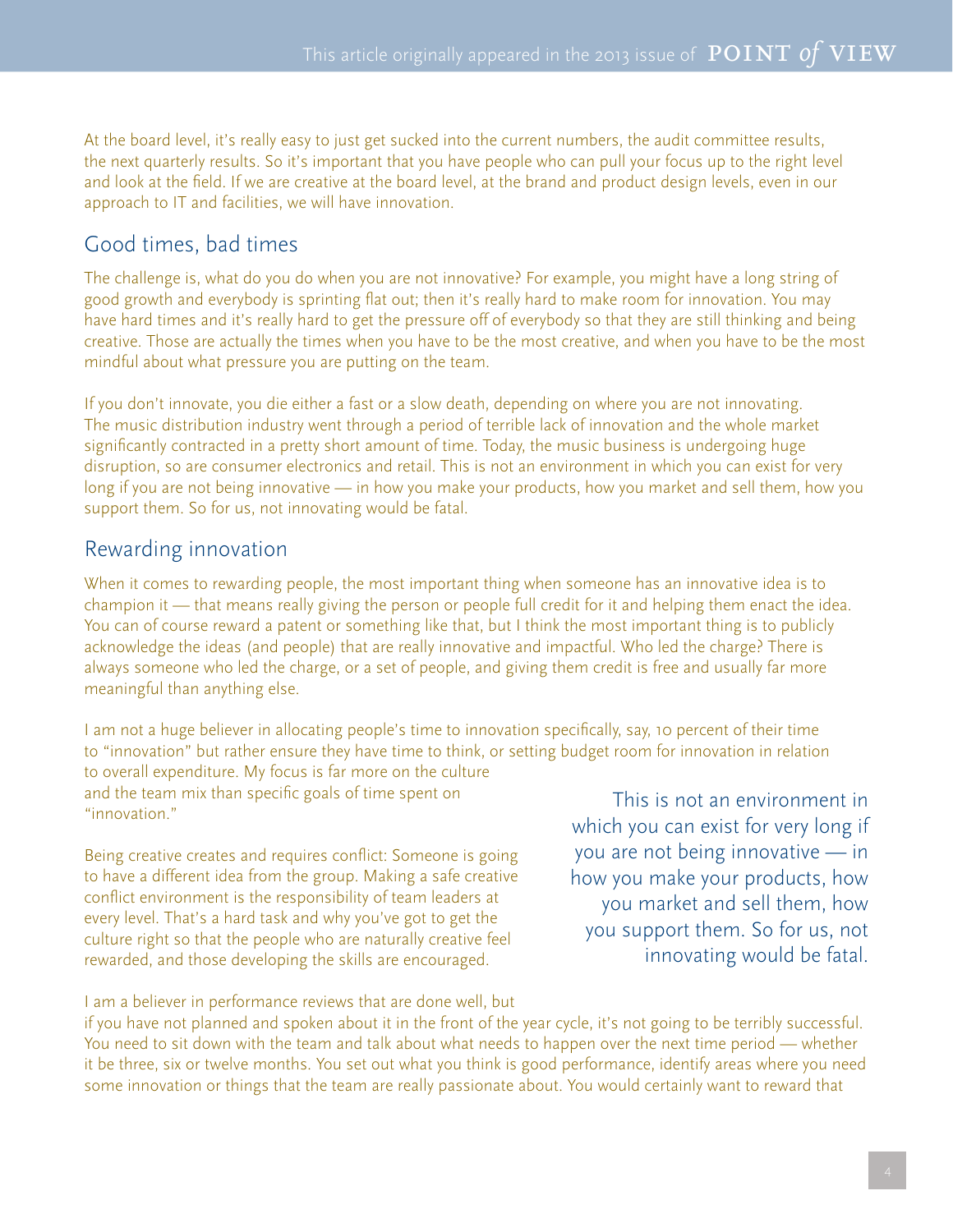behavior at the end if it had a successful impact. Where a review goes horribly badly is if it is all done at the end and all you are doing is looking back at what the person did. You are better off rewarding the behaviors all the way through, otherwise you are not going to have the right culture.

#### Barriers to innovation

The biggest challenges are the status quo and the demands of the immediate near term. Innovation takes a little bit of room and time. You mustn't have a culture where people are penalized for trying something and not being successful. You have to have a culture where you agree in the beginning that you'll take a risk but you may fail. How that failure is handled is important. I tell people that if you are not making mistakes you are probably not pushing yourself hard enough and you are not trying new ideas. It all comes back to talking about them at the beginning. If you both agree there is a high risk of something not working out, no one is surprised if it doesn't and you learn from it. When it does, it's a very positive event.

# **Drawing ideas from growth markets**

#### **Kai Oistamo**

Executive Vice President, Corporate Development, Nokia



Innovation is deeply rooted in the culture and values of the company; it is part of how we evaluate people. Innovation occurs in multiple places: product innovation takes place in R&D, clearly, but innovation can be just as much about the business

model. An example would be The Mix Radio — it brought the product creation side of things together with business development people and with the help of technology innovation to create a new business model.

We are embracing whatever forward-looking innovation we see, whether it's in-house or outof-house. This leads into an important point. In our industry, and in many other industries today, companies should not be looking only at in-house innovation. They should be exploring innovation in the overall ecosystem they are in. It really doesn't matter whether you are an innovator or whether innovation comes via a partnering company or a startup. You don't have to do everything yourself. The most important thing is that consumers get the right experience through your properties —– in our case, through their device.

#### Speed is of the essence

External pressures are so evident in our industry, of course. This is a hyper-competitive market; somebody will be there ahead of you if you're not careful. We are in a race to create new innovations that add value. Things are commoditizing very fast in our sector. The cycle time, in terms of how long a competitive advantage can last, is probably shorter than in any other industry. That really drives innovation, and you have to keep your offering fresh day in and day out.

You have to be quick and nimble in identifying what is happening out in the world and then go after it aggressively. Speed is of the essence. You can't afford to be sluggish about embracing innovation or slow to make decisions. Internal resistance and the attitude of "not invented here" can be a real barrier to progress. An organization needs people with the courage to drive things that they believe are innovative. There is a whole host of inventions that do not turn into innovations; you may be the first to have an idea, but if you don't bring it into the commercial phase, it's really not an innovation.

If we were to look back over the past 10 years at Nokia and be self-critical, we have been really good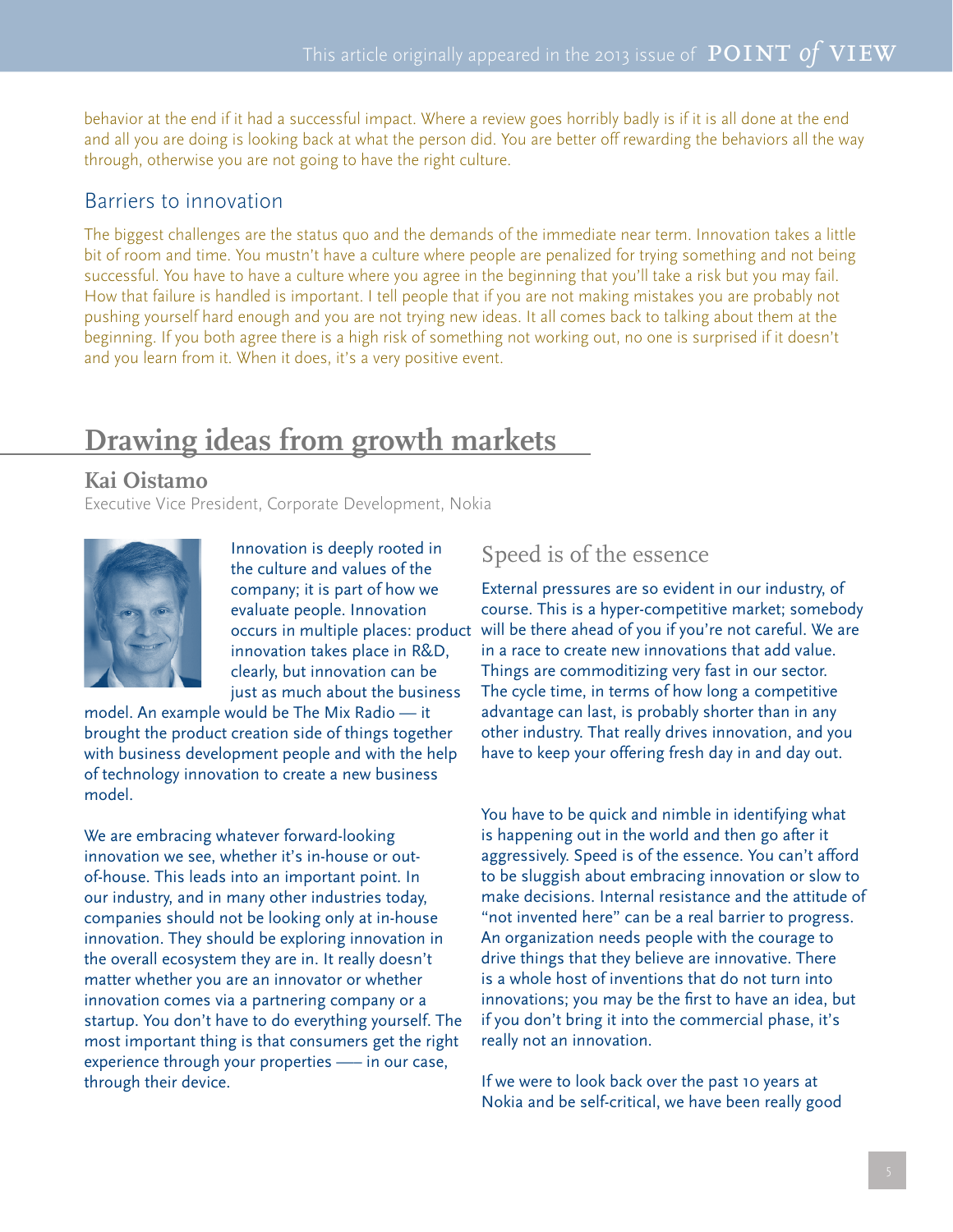at inventing things but we have not been as good at bringing them to the market at the right time and in the right way. The way to do this is to ensure that there is a multifunctional dialogue in the organization; it is essential to foster connections across different functions. This is what innovation is really about. A technology innovation only becomes real when it's combined with usability, the right business model and marketing. It goes back to the culture issue of really embracing innovation.

#### Convergence and globalization

This is a converged industry, which used to be made up of Internet players and mobile players, hardware manufacturers and software manufacturers —– now we are all in the same industry and innovation is coming from all over the place. Everybody needs to be on their toes and agile enough to see where the world is going to

go. It's very difficult in this industry to forecast beyond three years into the future. That would not be the case if we were talking about the steel industry or the car industry.

As a result of globalization, the center of gravity or innovation in the mobile industry has changed. As a whole, most of the software innovation in this industry happens in Silicon Valley, whereas much of the hardware innovation has migrated to the West Coast of China. I can't overemphasize the importance of emerging markets in this industry today. They provide a huge opportunity, but the innovation needed to meet the demands of consumers in emerging markets can be completely different than that found in a high-end smartphone in the West, where there is a different sensitivity about what is considered innovative. Remembering your consumers is extremely important.

## Expanding knowledge through collaboration

#### Robert Urban, Ph.D.

Head, Johnson & Johnson Innovation Center (IC), and former Executive Director, David H. Koch Institute for Integrative Cancer Research at MIT.



It's important to remind ourselves what innovation is and what it's not. At MIT, we did tremendous amounts of fundamental-type research every day. We chased down mysteries that we thought were important, creating a remarkable amount of content. On occasion, elements of those discoveries could represent the raw material for innovation. Then we might begin to develop something based on that which addressed a truly important unmet commercial need. This deep digging exercise, coupled with an ability to identify, value and advance those small details, is important for creating innovative and usable products or services.

#### Creating a diverse ecosystem

People doing the fundamental research are not always interested in figuring out if what they've discovered is commercially relevant. Research is what drives them and what they're good at; it's the incentive system they operate in. Not everyone involved has to be part of the full solution.

In the right kind of ecosystem, there is a rapid exchange of information by other members of the community with different frames of reference who can interpret the creation and take the discovery in a new and valuable direction.

You have to be quick and nimble in identifying what is happening out in the world and then go after it aggressively. Speed is of the essence.

This diversity is the key to an innovative culture. You need to have people who are from a range of backgrounds that overlap, where one person can see things another person might have missed.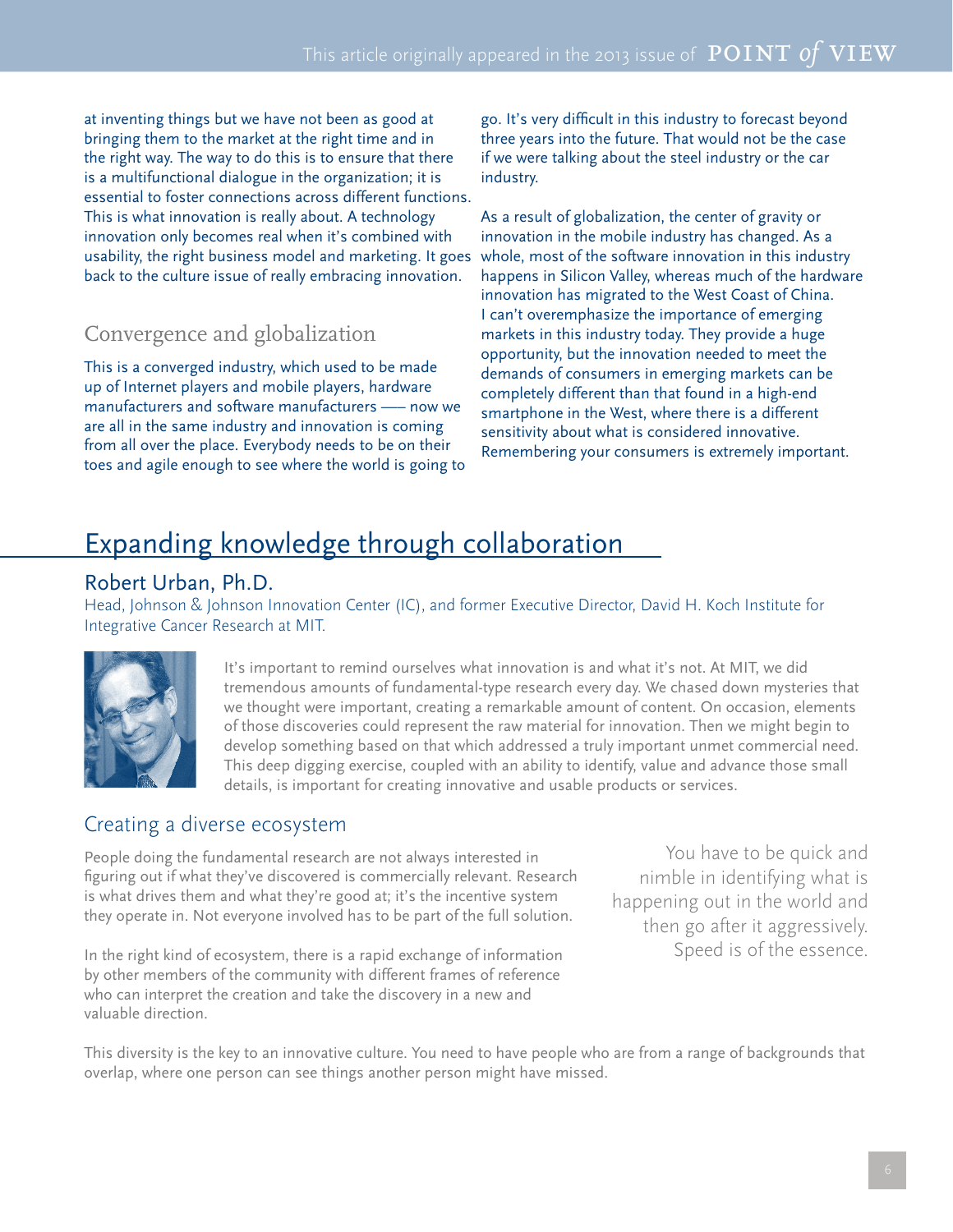#### Varying levels of innovation

The more innovative the product is at the start —– for example, an idea that comes from a previously unexplored vantage point —– the more chance it has of being disruptive rather than just incremental in its impact on the market.

Every day, products in development lose aspects of their innovation: Almost invariably you wind up learning things about them that make them less exciting than you thought they would be. As they reveal themselves, you realize there are detrimental issues to deal with, such as toxicity. Of any two product ideas that get to market, the one that started at a much higher level of innovation has the opportunity to remain a competitive advantage for a longer period of time, even though it may have carried a higher risk. The market always demands more innovative products.

#### Scientific rigor

There is a real opportunity to harness innovation coming out of scientific research, facilitated by real-time data

exchange that accelerates the innovation cycle time. There is at least a possibility that some of the products we develop can turn out to be even more exciting downstream than they were when we started, because we know more now about how they work, about how they perform in patients, etc. Historically, when things move into the development side (e.g., testing in humans) to some degree the science turns off.

Given that the world that we're heading toward is going to be far more demanding of us in order to support healthcare product reimbursement, the only way we can be as good as we need to be is to make sure we are as scientifically rigorous

Of any two product ideas that get to market, the one that started at a much higher level of innovation has the opportunity to remain a competitive advantage for a longer period of time, even though it may have carried a higher risk.

as possible all along the continuum. We must add value from start to finish and make certain that our products are really working, rather than simply validating and testing the initial discovery or technology.

Understanding the science well enough to be able to imagine what it can and can't do is an important component in efficient innovation. Having intuition based on an analytical appreciation for how something does or doesn't work is fine, but there are fundamental laws of biology, chemistry and physics which can't be overcome simply because you wish it so. All innovation has to be rooted in good fundamental science.

#### Collaboration

In any situation or business, it is hard to be an expert in a lot of things, especially when science moves so quickly and becomes so specific. This reinforces the need to be collaborative, both internally with colleagues and externally with partners or even potential competitors.

When you have a wide-ranging portfolio of technically based products, it is hard to stay on top of all the things that are changing so rapidly and to know how your product compares to the world's cutting-edge science and the portfolio products that you are developing. It's very difficult to stay on top of the late-stage assets in your program or to have a clear sense of where the replacement solution will come from.

Relying entirely on your internal organization to do that is really limiting, and having ways to efficiently interact with the various key opinion leaders is critically important. The real trick is doing it in a way that ensures capital efficiency and return on capital. Overlapping entities means overlapping objectives and cultures; a masterful effort is required to manage this innovation so that all involved feel that their disparate objectives are being met.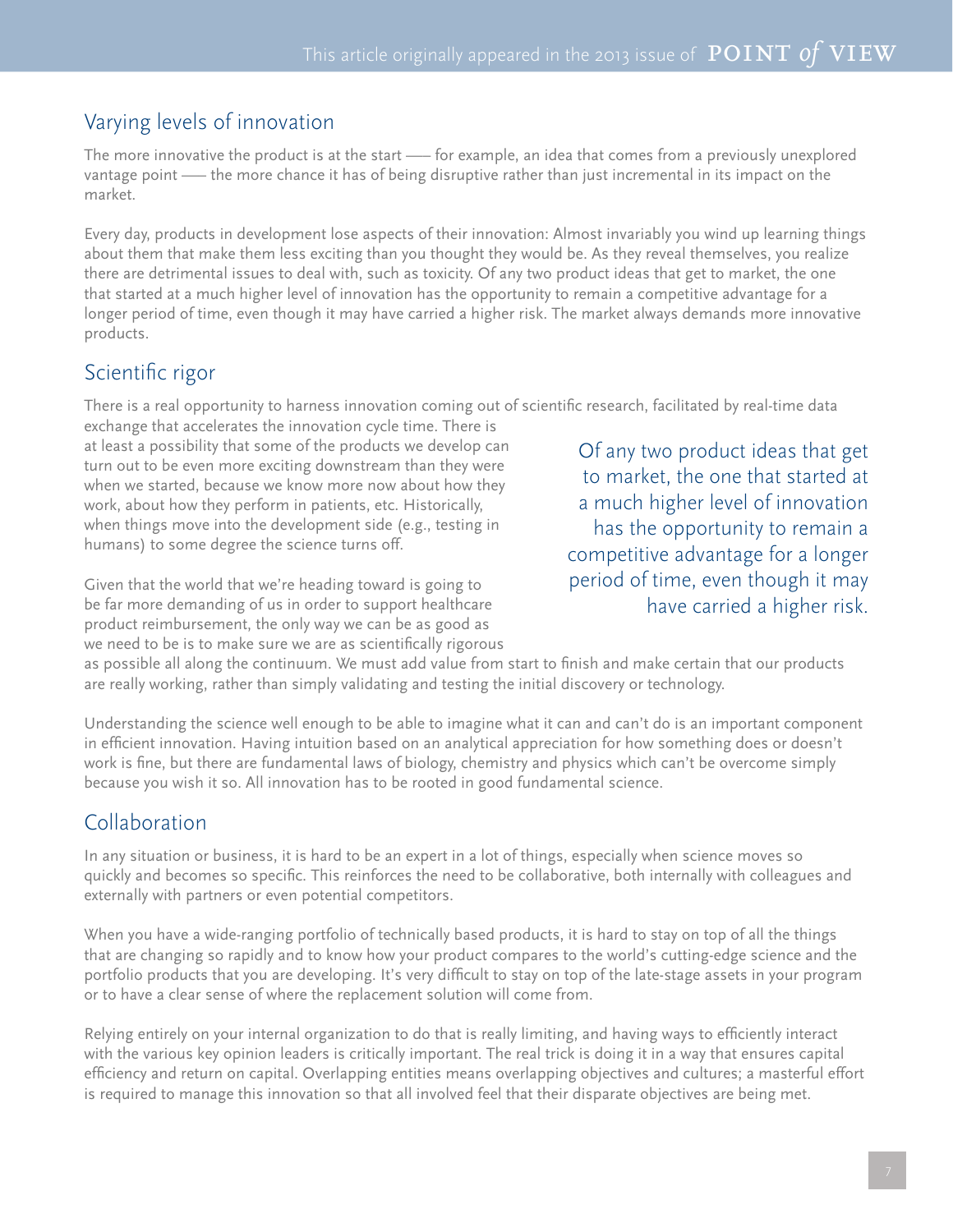The next generation of researchers will be more and more comfortable with virtual collaboration, particularly as technology improves to facilitate this. I suspect there will be more crowdsourcing-type solutions in the future, for example, in solving specific problems or helping to fund innovation.

Those who are good at dealing in fact and detail are not always good at seeing the whole picture and dreaming of the possibilities. This is where "group innovation" is beneficial. There has to be a dynamic perspective to innovation as you work towards what the market will be, not what it is today.

For example, how will personalized medicine change the way we think about product, pricing and reimbursement? Does a new product have a way of mapping to the future market dynamic? These two key elements always have to be connected somehow.

#### focusing on performance

#### DR. TOM WANG

General Manager, Global R&D Strategic Cooperation, Corporate R&D Center, Haier Group

Haier's success has come from innovation. It focused on quality innovation in the 1980s, service innovation in the 1990s, and integrated supply chain/market innovation in the late 1990s to early 2000s.

Because of the Internet, customers have much better information about product offerings. They demand products with diverse features to meet their individual needs. In the late 2000s to early 2010s, Haier turned its focus to customer solutions and brand innovation. Today, we adopt open innovation to leverage global resources (such as universities, research institutes, suppliers and professional associates), combining them with Haier's innovation resources to achieve our global innovation goal of better products for customers.

#### Organizing for innovation

To achieve our innovation goal, we have transitioned our organizational structure, decision process and performance measurement to a new system. Traditionally, the decision-making process in most of the company was top-down driven. Today, we would like all employees to interface with customers and understand their needs so that they can bring them value.

Performance measurement has been focused on the value that employees generate for customers. The manager's role is to provide employees with

the resources to deliver value to customers. No matter whether you are in R&D, sales/marketing or manufacturing, you need to work together to achieve this goal. We have successfully transitioned our 80,000 employees into more than 2,000 business cells, and these business cells are what drive innovation.

#### Putting the customer first

The appliance industry is one of the toughest competitive industries. Innovation is critical for the success of

the business. No appliance company can survive without constantly bringing value or innovation to customers, and we normally budget 3 percent to 5 percent of annual sales for innovation.

The major challenge is to have a system to attract innovative people and retain them, as well as one that encourages consumers/ customers to participate in the innovations.

Although pressure to innovate comes from the competition, it primarily comes from customers' needs. Customers in different regions (Americas, Europe, Asia Pacific) may have different needs from product offerings (features, pricing, appearance, etc.),